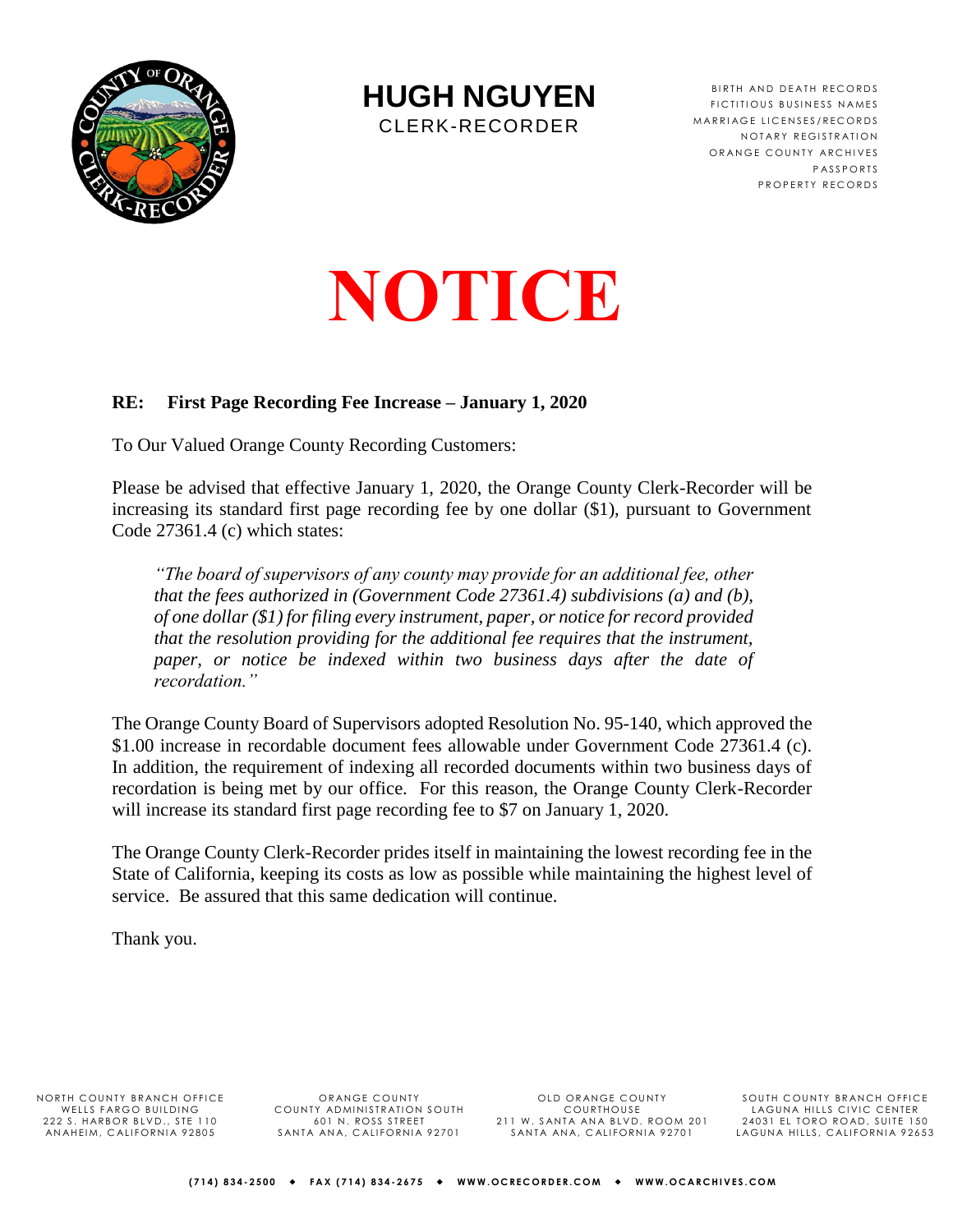

# **HUGH NGUYEN**  Orange County Clerk-Recorder

# **FEE SCHEDULE**

#### **RECORDING FEES**

| Standard first page**, one side 8 $\frac{1}{2}$ " x 11"                                                                                    | \$ | 7.00  |
|--------------------------------------------------------------------------------------------------------------------------------------------|----|-------|
| Each additional standard page<br>(A \$3.00 charge will be added to all pages of a document containing a non-standard page)                 | \$ | 3.00  |
| Combined documents** (per title)                                                                                                           | \$ | 7.00  |
| Multiple References (per reference)                                                                                                        | \$ | 1.00  |
| Indexing more than 10 names (per group of 10 names)                                                                                        | \$ | 1.00  |
| Notification of Involuntary Lien (per debtor – not applicable to Mechanic Liens)                                                           | \$ | 10.00 |
| Release of any state, county, city or municipality tax lien                                                                                | \$ | 10.00 |
| <b>Survey Monument Preservation Fund</b><br>(for each Grant Deed recorded showing a legal description other than a complete lot and tract) | \$ | 20.00 |
| Document Transfer Tax (per \$500)                                                                                                          | \$ | .55   |
| Change of Ownership<br>(applies when recording a change of ownership without a Preliminary Change of Ownership Report)                     | S  | 20.00 |

**\* Pursuant to SB 2 - The Affordable Housing and Jobs Act, passed by the California State Legislature in 2017, the Orange County Clerk-Recorder is required to charge an additional \$75 per title on certain document recordings effective January 1, 2018.**

**\* In addition to the standard recording fees listed, a District Attorney Fraud Fee of \$3.00 per title will be applied to certain documents pursuant to Government Code Section 27388.**

## **RECORDED DOCUMENT COPY FEES**

| Document (per page)                                        |    | 1.00              |
|------------------------------------------------------------|----|-------------------|
| Maps and Documents exceeding 11" x 18"                     |    | 1.00              |
| Certification (only completed documents will be certified) |    | 1.00 <sub>1</sub> |
| <b>Conformed Copies</b>                                    | S. | 1.00              |

## **BIRTH AND DEATH RECORDS**

| Certified Copy or Record Search |             |
|---------------------------------|-------------|
| <b>Birth</b>                    | \$<br>28.00 |
| Death                           | \$21.00     |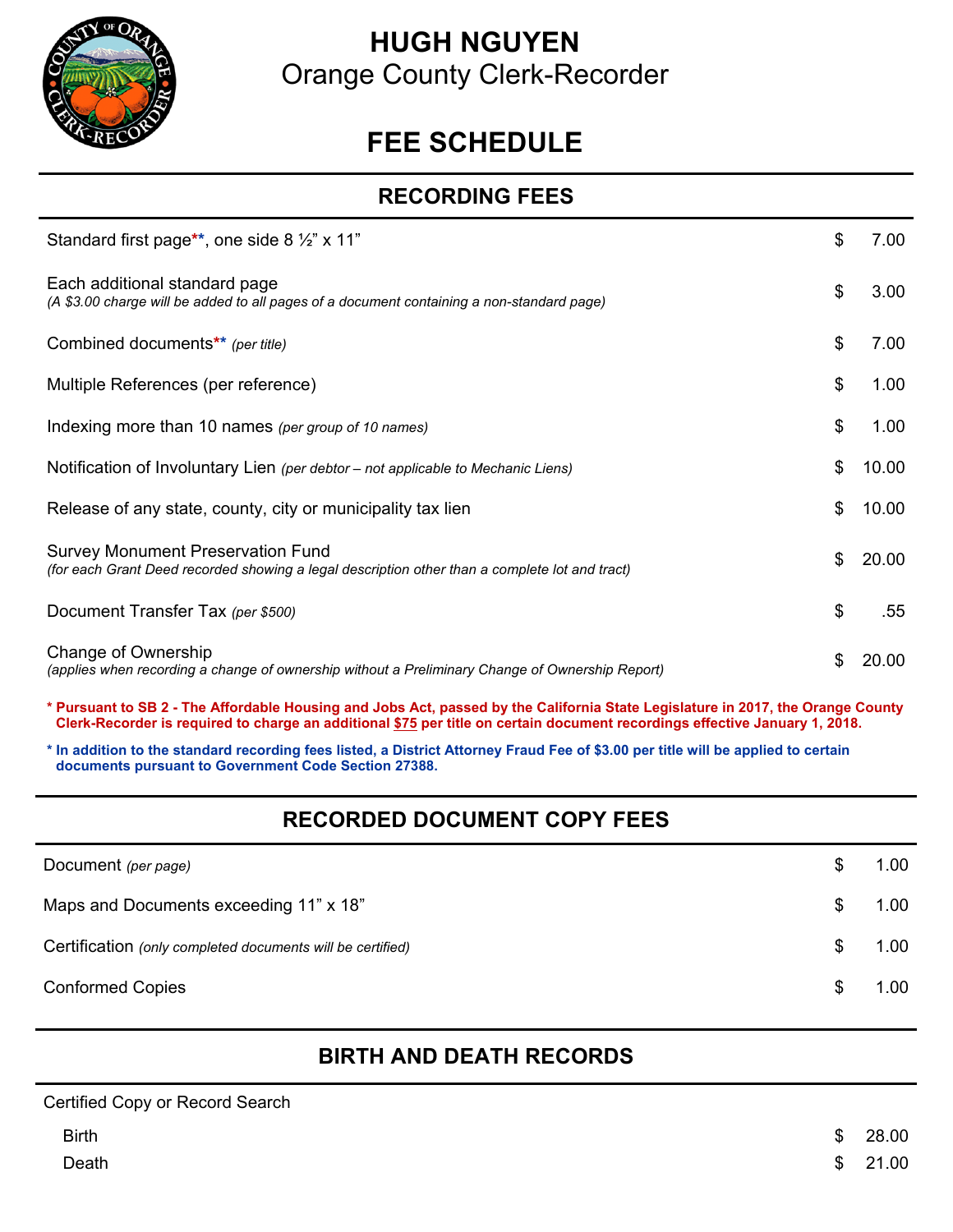#### **MARRIAGE LICENSES AND CEREMONIES**

| Marriage License                                     | æ  | 61.00  |
|------------------------------------------------------|----|--------|
| <b>Confidential Marriage License</b>                 | \$ | 66.00  |
| Declaration of Marriage                              | \$ | 61.00  |
| Duplicate Marriage License                           | \$ | 25.00  |
| Affidavit to Amend a Confidential Marriage License   |    |        |
| Less than one year from license issuance date        |    | No Fee |
| More than one year after license issuance date       | \$ | 5.00   |
| <b>Marriage Ceremony</b>                             | \$ | 28.00  |
| Certified Copy of Marriage Certificate               | \$ | 15.00  |
| Search of Marriage Record                            | S  | 15.00  |
| Certificate of No Record of Marriage / Single Status |    | 15.00  |
|                                                      |    |        |

#### **FICTITIOUS BUSINESS NAME STATEMENTS**

| Fictitious Business Name Statement (FBN)                                                 | \$<br>23.00 |
|------------------------------------------------------------------------------------------|-------------|
| Each additional business name after the first                                            | \$<br>7.00  |
| Each additional registrant after two                                                     | \$<br>7.00  |
| Statement of Abandonment of use of fictitious business name                              | \$<br>23.00 |
| Statement of Withdrawal from Partnership operating under fictitious business name        | \$<br>23.00 |
| Search fee for each fictitious business name/registrant name                             | \$<br>7.00  |
| Search and Certificate of Filing/Non-Filing for each fictitious business name/registrant | \$<br>9.00  |
| Regular Copy (per page)                                                                  | \$<br>.15   |
| <b>Certification of Fictitious Business Name Statement</b>                               | \$<br>2.00  |

#### **NOTARY PUBLIC REGISTRATIONS AND AUTHENTICATIONS**

| Registration and filing fees    | 28.00 |
|---------------------------------|-------|
| Bond recording fee (first page) | 7.00  |
| Fee for additional page         | 3.00  |
| Notary signature authentication | 13.00 |

# **PROCESS SERVER REGISTRATIONS**

| Registration and filing fee (includes one identification card) | 107.00 |
|----------------------------------------------------------------|--------|
| Bond recording fee (first page)                                | 7.00   |
| Fee for each additional page                                   | 3.00   |
| Replacement Identification cards                               | 10.00  |

## **PROFESSIONAL PHOTOCOPIERS / UNLAWFUL DETAINER REGISTRATIONS**

| Registration and filing fee (includes one identification card) | 182.00 |
|----------------------------------------------------------------|--------|
| Bond recording fee (first page)                                | 7.00   |
| Fee for each additional page                                   | 3.00   |
| Additional Identification cards                                | 10.00  |

#### **FISH AND GAME FEES**

| <b>Negative Declaration</b>                                           | \$2,480.25 |
|-----------------------------------------------------------------------|------------|
| <b>Environmental Impact Report</b>                                    | \$3,445.25 |
| Administrative/Process Fee – paid to County Clerk-Recorder Department | 50.00      |
|                                                                       |            |

#### **MISCELLANEOUS FEES**

| Preliminary 20-day Notice of Mechanics Lien                     |    | 72.00 |
|-----------------------------------------------------------------|----|-------|
| <b>Certification of Registered Translators</b>                  | -S | 10.00 |
| Filing of maps (subdivisions, parcels, surveys and assessments) |    | 6.00  |
| Each additional page                                            |    | 2.00  |
|                                                                 |    |       |